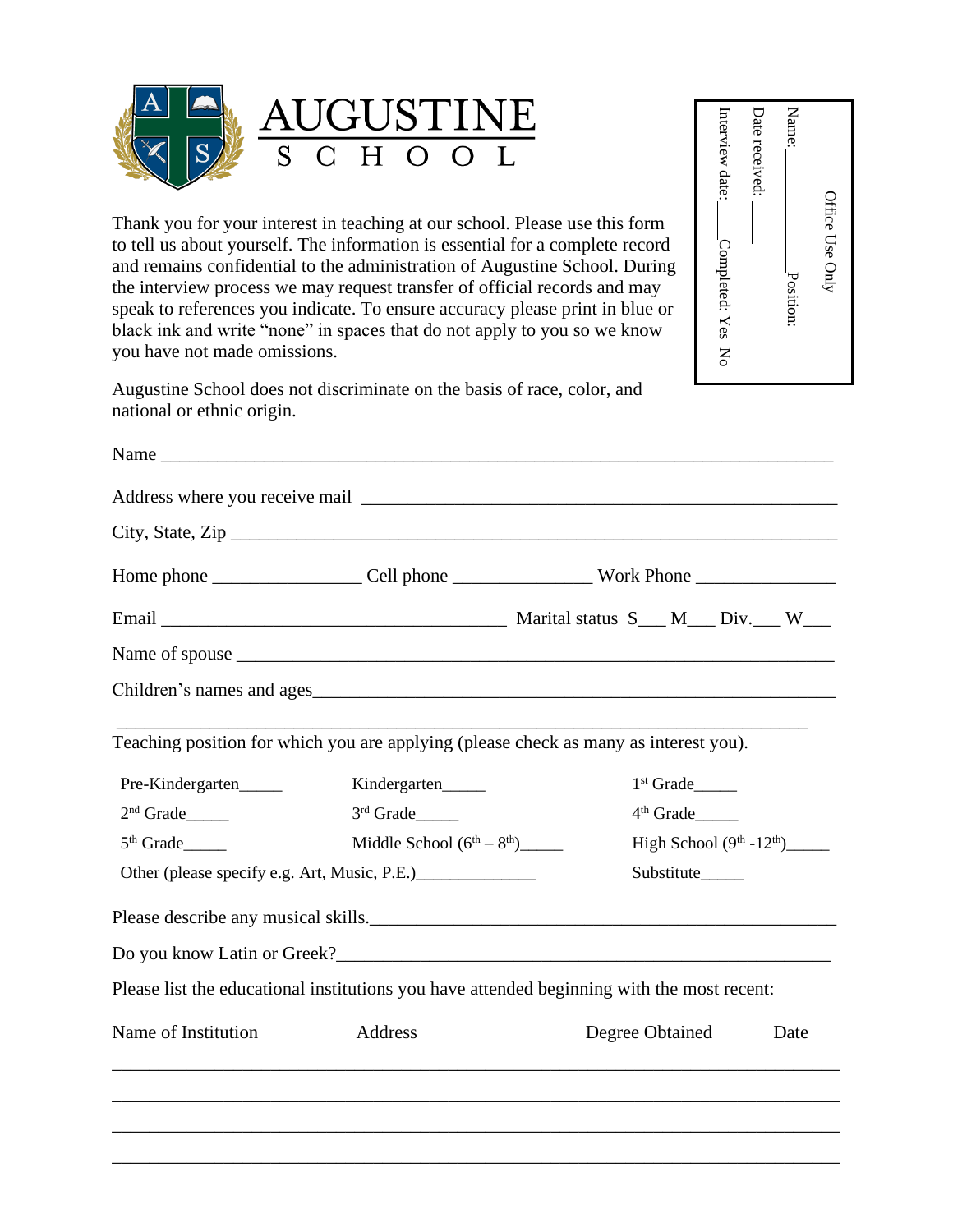Please list any academic honors received.

Please describe any teaching certifications or other teaching credentials that you hold.

\_\_\_\_\_\_\_\_\_\_\_\_\_\_\_\_\_\_\_\_\_\_\_\_\_\_\_\_\_\_\_\_\_\_\_\_\_\_\_\_\_\_\_\_\_\_\_\_\_\_\_\_\_\_\_\_\_\_\_\_\_\_\_\_\_\_\_\_\_\_\_\_\_\_\_\_ \_\_\_\_\_\_\_\_\_\_\_\_\_\_\_\_\_\_\_\_\_\_\_\_\_\_\_\_\_\_\_\_\_\_\_\_\_\_\_\_\_\_\_\_\_\_\_\_\_\_\_\_\_\_\_\_\_\_\_\_\_\_\_\_\_\_\_\_\_\_\_\_\_\_\_\_

\_\_\_\_\_\_\_\_\_\_\_\_\_\_\_\_\_\_\_\_\_\_\_\_\_\_\_\_\_\_\_\_\_\_\_\_\_\_\_\_\_\_\_\_\_\_\_\_\_\_\_\_\_\_\_\_\_\_\_\_\_\_\_\_\_\_\_\_\_\_\_\_\_\_\_\_ \_\_\_\_\_\_\_\_\_\_\_\_\_\_\_\_\_\_\_\_\_\_\_\_\_\_\_\_\_\_\_\_\_\_\_\_\_\_\_\_\_\_\_\_\_\_\_\_\_\_\_\_\_\_\_\_\_\_\_\_\_\_\_\_\_\_\_\_\_\_\_\_\_\_\_\_

Relevant work experience, beginning with the most recent. Attach additional pages if necessary. \_\_\_\_\_\_\_\_\_\_\_\_\_\_\_\_\_\_\_\_\_\_\_\_\_\_\_\_\_\_\_\_\_\_\_\_\_\_\_\_\_\_\_\_\_\_\_\_\_\_\_\_\_\_\_\_\_\_\_\_\_\_\_\_\_\_\_\_\_\_\_\_\_\_\_\_\_

\_\_\_\_\_\_\_\_\_\_\_\_\_\_\_\_\_\_\_\_\_\_\_\_\_\_\_\_\_\_\_\_\_\_\_\_\_\_\_\_\_\_\_\_\_\_\_\_\_\_\_\_\_\_\_\_\_\_\_\_\_\_\_\_\_\_\_\_\_\_\_\_\_\_\_\_\_ \_\_\_\_\_\_\_\_\_\_\_\_\_\_\_\_\_\_\_\_\_\_\_\_\_\_\_\_\_\_\_\_\_\_\_\_\_\_\_\_\_\_\_\_\_\_\_\_\_\_\_\_\_\_\_\_\_\_\_\_\_\_\_\_\_\_\_\_\_\_\_\_\_\_\_\_\_ \_\_\_\_\_\_\_\_\_\_\_\_\_\_\_\_\_\_\_\_\_\_\_\_\_\_\_\_\_\_\_\_\_\_\_\_\_\_\_\_\_\_\_\_\_\_\_\_\_\_\_\_\_\_\_\_\_\_\_\_\_\_\_\_\_\_\_\_\_\_\_\_\_\_\_\_\_ \_\_\_\_\_\_\_\_\_\_\_\_\_\_\_\_\_\_\_\_\_\_\_\_\_\_\_\_\_\_\_\_\_\_\_\_\_\_\_\_\_\_\_\_\_\_\_\_\_\_\_\_\_\_\_\_\_\_\_\_\_\_\_\_\_\_\_\_\_\_\_\_\_\_\_\_\_

Are you (or would you be willing to become) certified to perform CPR? \_\_\_\_\_\_\_\_\_\_\_\_\_\_\_\_\_\_\_

Have you ever been convicted of a felony, or of a misdemeanor that resulted in imprisonment?

\_\_\_\_\_\_\_\_\_\_\_\_\_\_\_\_\_\_\_\_\_\_\_\_\_\_\_\_\_\_\_\_\_\_\_\_\_\_\_\_\_\_\_\_\_\_\_\_\_\_\_\_\_\_\_\_\_\_\_\_\_\_\_\_\_\_\_\_\_\_\_\_\_\_\_\_\_ \_\_\_\_\_\_\_\_\_\_\_\_\_\_\_\_\_\_\_\_\_\_\_\_\_\_\_\_\_\_\_\_\_\_\_\_\_\_\_\_\_\_\_\_\_\_\_\_\_\_\_\_\_\_\_\_\_\_\_\_\_\_\_\_\_\_\_\_\_\_\_\_\_\_\_\_\_

 $Yes_\_$  No  $(If yes, please explain.)_\_$ 

Background checks are required for all persons working at Augustine School as part of the application process. Applicants must consent to a TBI/FBI background check.

Are you in general agreement with the attached essay, ["The Lost Tools of Learning,](https://augustineschool.org/wp-content/uploads/2019/01/AS_Lost-Tools-of-Learning-Sayers.pdf)" by Dorothy Sayers?

\_\_\_\_\_\_\_\_\_\_\_\_\_\_\_\_\_\_\_\_\_\_\_\_\_\_\_\_\_\_\_\_\_\_\_\_\_\_\_\_\_\_\_\_\_\_\_\_\_\_\_\_\_\_\_\_\_\_\_\_\_\_\_\_\_\_\_\_\_\_\_\_\_\_\_\_\_ \_\_\_\_\_\_\_\_\_\_\_\_\_\_\_\_\_\_\_\_\_\_\_\_\_\_\_\_\_\_\_\_\_\_\_\_\_\_\_\_\_\_\_\_\_\_\_\_\_\_\_\_\_\_\_\_\_\_\_\_\_\_\_\_\_\_\_\_\_\_\_\_\_\_\_\_\_ \_\_\_\_\_\_\_\_\_\_\_\_\_\_\_\_\_\_\_\_\_\_\_\_\_\_\_\_\_\_\_\_\_\_\_\_\_\_\_\_\_\_\_\_\_\_\_\_\_\_\_\_\_\_\_\_\_\_\_\_\_\_\_\_\_\_\_\_\_\_\_\_\_\_\_\_\_ \_\_\_\_\_\_\_\_\_\_\_\_\_\_\_\_\_\_\_\_\_\_\_\_\_\_\_\_\_\_\_\_\_\_\_\_\_\_\_\_\_\_\_\_\_\_\_\_\_\_\_\_\_\_\_\_\_\_\_\_\_\_\_\_\_\_\_\_\_\_\_\_\_\_\_\_\_ \_\_\_\_\_\_\_\_\_\_\_\_\_\_\_\_\_\_\_\_\_\_\_\_\_\_\_\_\_\_\_\_\_\_\_\_\_\_\_\_\_\_\_\_\_\_\_\_\_\_\_\_\_\_\_\_\_\_\_\_\_\_\_\_\_\_\_\_\_\_\_\_\_\_\_\_\_

Yes\_\_\_ No\_\_\_ Please explain your agreement or disagreement with the essay. \_\_\_\_\_\_\_\_\_\_\_\_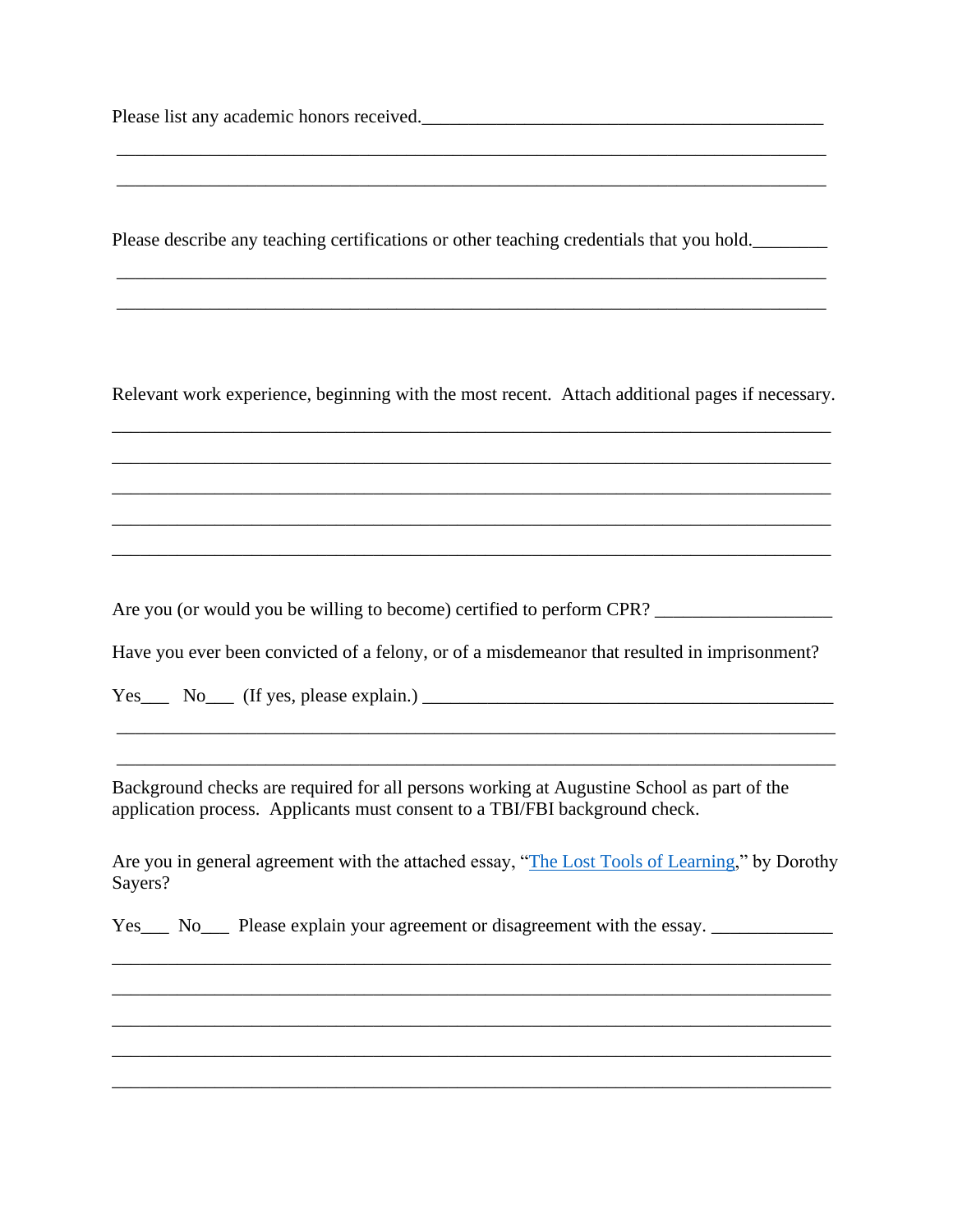| Briefly state your philosophy of education.                                                                                                                                                                                                                                                                                                                                                                                        |
|------------------------------------------------------------------------------------------------------------------------------------------------------------------------------------------------------------------------------------------------------------------------------------------------------------------------------------------------------------------------------------------------------------------------------------|
|                                                                                                                                                                                                                                                                                                                                                                                                                                    |
|                                                                                                                                                                                                                                                                                                                                                                                                                                    |
|                                                                                                                                                                                                                                                                                                                                                                                                                                    |
|                                                                                                                                                                                                                                                                                                                                                                                                                                    |
|                                                                                                                                                                                                                                                                                                                                                                                                                                    |
|                                                                                                                                                                                                                                                                                                                                                                                                                                    |
|                                                                                                                                                                                                                                                                                                                                                                                                                                    |
| Augustine School affirms that the heart of a great school is its faculty. As a means to the end of<br>developing a stellar faculty, Augustine School faculty members regularly engage in<br>development activities such as reading, writing, conferences, as well as discussion of central<br>ideas and texts. What are your thoughts in engaging in such activities as a normal and expected<br>part of life at Augustine School? |
|                                                                                                                                                                                                                                                                                                                                                                                                                                    |
|                                                                                                                                                                                                                                                                                                                                                                                                                                    |
|                                                                                                                                                                                                                                                                                                                                                                                                                                    |
|                                                                                                                                                                                                                                                                                                                                                                                                                                    |
|                                                                                                                                                                                                                                                                                                                                                                                                                                    |
| What are most recent books you have read?                                                                                                                                                                                                                                                                                                                                                                                          |
|                                                                                                                                                                                                                                                                                                                                                                                                                                    |
| What is the most influential book (besides the Bible) that you have ever read?                                                                                                                                                                                                                                                                                                                                                     |
| <u> 1989 - Johann Stoff, deutscher Stoff, der Stoff, der Stoff, der Stoff, der Stoff, der Stoff, der Stoff, der S</u>                                                                                                                                                                                                                                                                                                              |
| Do you attend Church? Yes__ No__ Name of church ________________________________                                                                                                                                                                                                                                                                                                                                                   |
|                                                                                                                                                                                                                                                                                                                                                                                                                                    |
|                                                                                                                                                                                                                                                                                                                                                                                                                                    |
|                                                                                                                                                                                                                                                                                                                                                                                                                                    |
|                                                                                                                                                                                                                                                                                                                                                                                                                                    |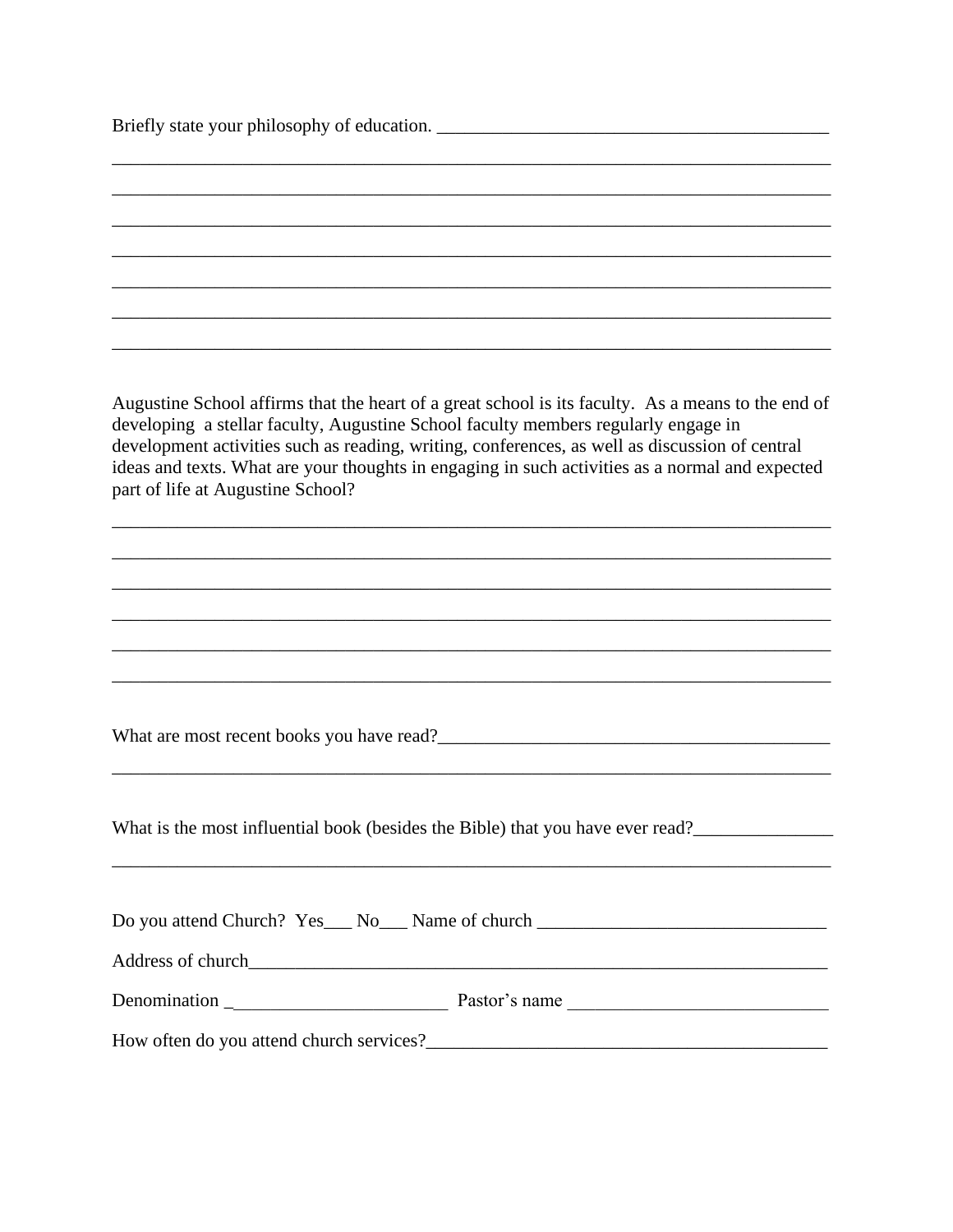| In your view, what does it mean to be a Christian? |  |
|----------------------------------------------------|--|
|----------------------------------------------------|--|

Please read the Nashville Statement (https://cbmw.org/nashville-statement/) and briefly indicate whether you agree with the statement or not and why. If you have any specific concerns or disagreements, please elaborate.

Please read the Chicago Statement on Biblical Inerrancy (https://www.churchcouncil.org/1biblical-inerrancy-chicago-statement-on-biblical-inerrancy.html) and briefly indicate whether you agree with the statement or not and why. If you have any specific concerns or disagreements, please elaborate.

Please read the Danvers Statement (https://cbmw.org/about/danvers-statement/) and briefly indicate whether you agree with the statement or not and why. If you have any specific concerns or disagreements, please elaborate.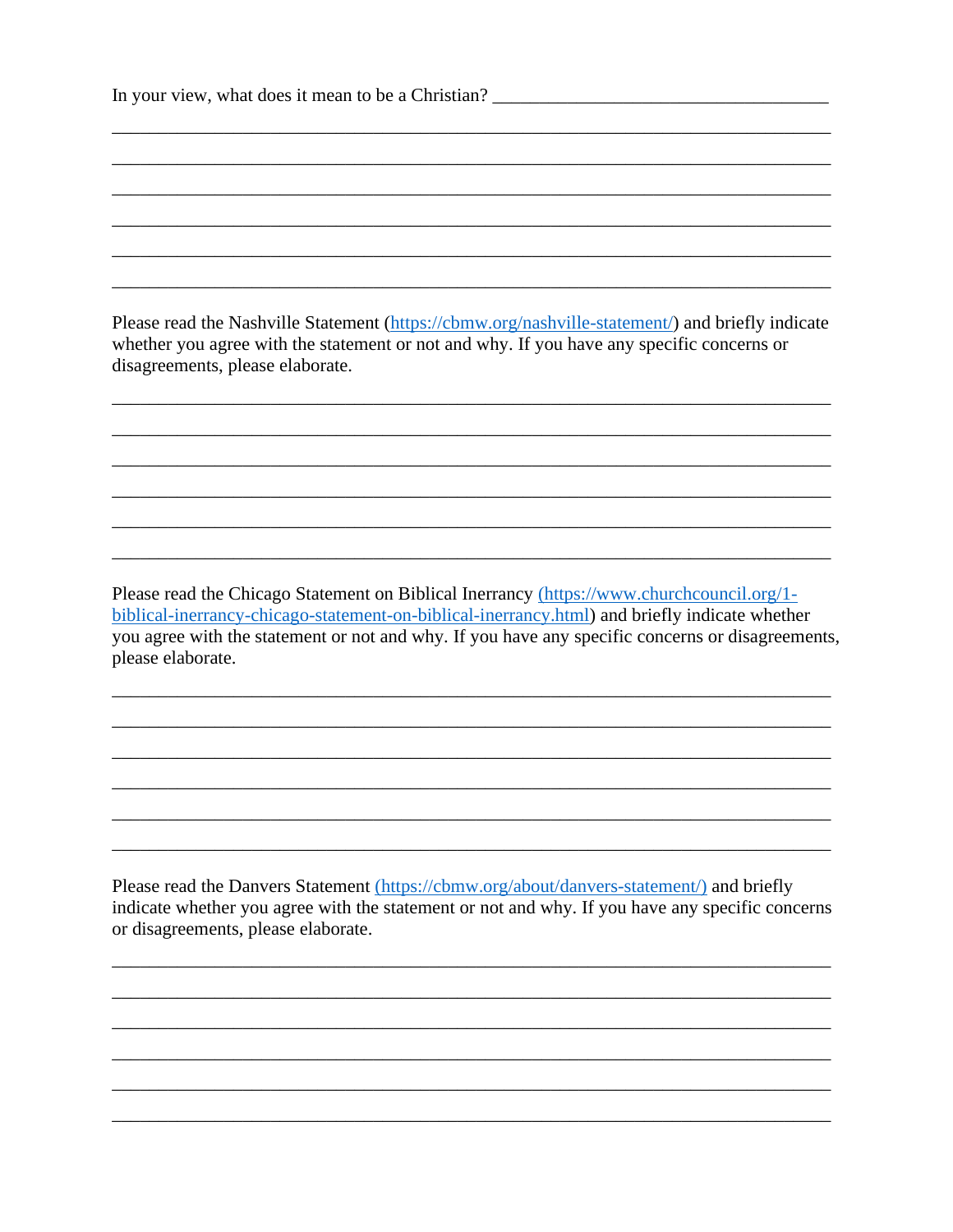By signing the Confessional Standards at the end of this form, you are claiming to be in "essential agreement" with the Westminster (Presbyterian) and Philadelphia (Baptist) Confessions of Faith. This does not necessarily mean that you agree with everything contained in these confessions, but you must disclose any disagreement as part of this application. Please describe exceptions you take to these confessions. (These confessions, with scripture citations, can be found online at http://www.opc.org/documents/WCF.html and [http://www.baptiststart.com/philadelphia.htm\)](http://www.baptiststart.com/philadelphia.htm))

\_\_\_\_\_\_\_\_\_\_\_\_\_\_\_\_\_\_\_\_\_\_\_\_\_\_\_\_\_\_\_\_\_\_\_\_\_\_\_\_\_\_\_\_\_\_\_\_\_\_\_\_\_\_\_\_\_\_\_\_\_\_\_\_\_\_\_\_\_\_\_\_\_\_\_\_\_ \_\_\_\_\_\_\_\_\_\_\_\_\_\_\_\_\_\_\_\_\_\_\_\_\_\_\_\_\_\_\_\_\_\_\_\_\_\_\_\_\_\_\_\_\_\_\_\_\_\_\_\_\_\_\_\_\_\_\_\_\_\_\_\_\_\_\_\_\_\_\_\_\_\_\_\_\_ \_\_\_\_\_\_\_\_\_\_\_\_\_\_\_\_\_\_\_\_\_\_\_\_\_\_\_\_\_\_\_\_\_\_\_\_\_\_\_\_\_\_\_\_\_\_\_\_\_\_\_\_\_\_\_\_\_\_\_\_\_\_\_\_\_\_\_\_\_\_\_\_\_\_\_\_\_ \_\_\_\_\_\_\_\_\_\_\_\_\_\_\_\_\_\_\_\_\_\_\_\_\_\_\_\_\_\_\_\_\_\_\_\_\_\_\_\_\_\_\_\_\_\_\_\_\_\_\_\_\_\_\_\_\_\_\_\_\_\_\_\_\_\_\_\_\_\_\_\_\_\_\_\_\_ \_\_\_\_\_\_\_\_\_\_\_\_\_\_\_\_\_\_\_\_\_\_\_\_\_\_\_\_\_\_\_\_\_\_\_\_\_\_\_\_\_\_\_\_\_\_\_\_\_\_\_\_\_\_\_\_\_\_\_\_\_\_\_\_\_\_\_\_\_\_\_\_\_\_\_\_\_ \_\_\_\_\_\_\_\_\_\_\_\_\_\_\_\_\_\_\_\_\_\_\_\_\_\_\_\_\_\_\_\_\_\_\_\_\_\_\_\_\_\_\_\_\_\_\_\_\_\_\_\_\_\_\_\_\_\_\_\_\_\_\_\_\_\_\_\_\_\_\_\_\_\_\_\_\_

The Confessional Standards of Augustine School

These are the Confessional Standards to which all faculty members and board members of Augustine School are expected to agree. If you are in agreement with them, please indicate this by your signature.

At Augustine School our faculty and board of directors are committed to the historic Christian faith. By this we mean the following:

- We affirm the truthfulness and infallibility of Holy Scripture
- We affirm the truthfulness of the central older creeds: Nicene Creed, Apostles' Creed, and Athanasian Creed
- We are in essential agreement with the Evangelical and Reformed tradition, particularly as articulated in the classic Protestant and Reformed confessions of faith, including the Westminster Confession of Faith, the Thirty-Nine Articles of Religion, and the Philadelphia Confession of Faith.

At Augustine School, our Board of Trustees, faculty and staff also whole-heartedly confess the truths found in the Nashville Statement, and fully affirm the Nashville Statement.

At Augustine School, our Board of Trustees, faculty and staff also whole-heartedly confess the truths found in the Chicago Statement on Biblical Inerrancy, and fully affirm the Chicago Statement on Biblical Inerrancy.

At Augustine School, our Board of Trustees, faculty and staff also whole-heartedly confess the truths found in the Danvers Statement, and fully affirm the Danvers Statement.

These theological truths form the theological foundation at Augustine School, but we happily invite students from the broader Christian tradition to join us. Every attempt will be made to expose our students to the full range of both Christian and non-Christian thought, and students will be introduced to the whole spectrum of theological and doctrinal traditions. At the same